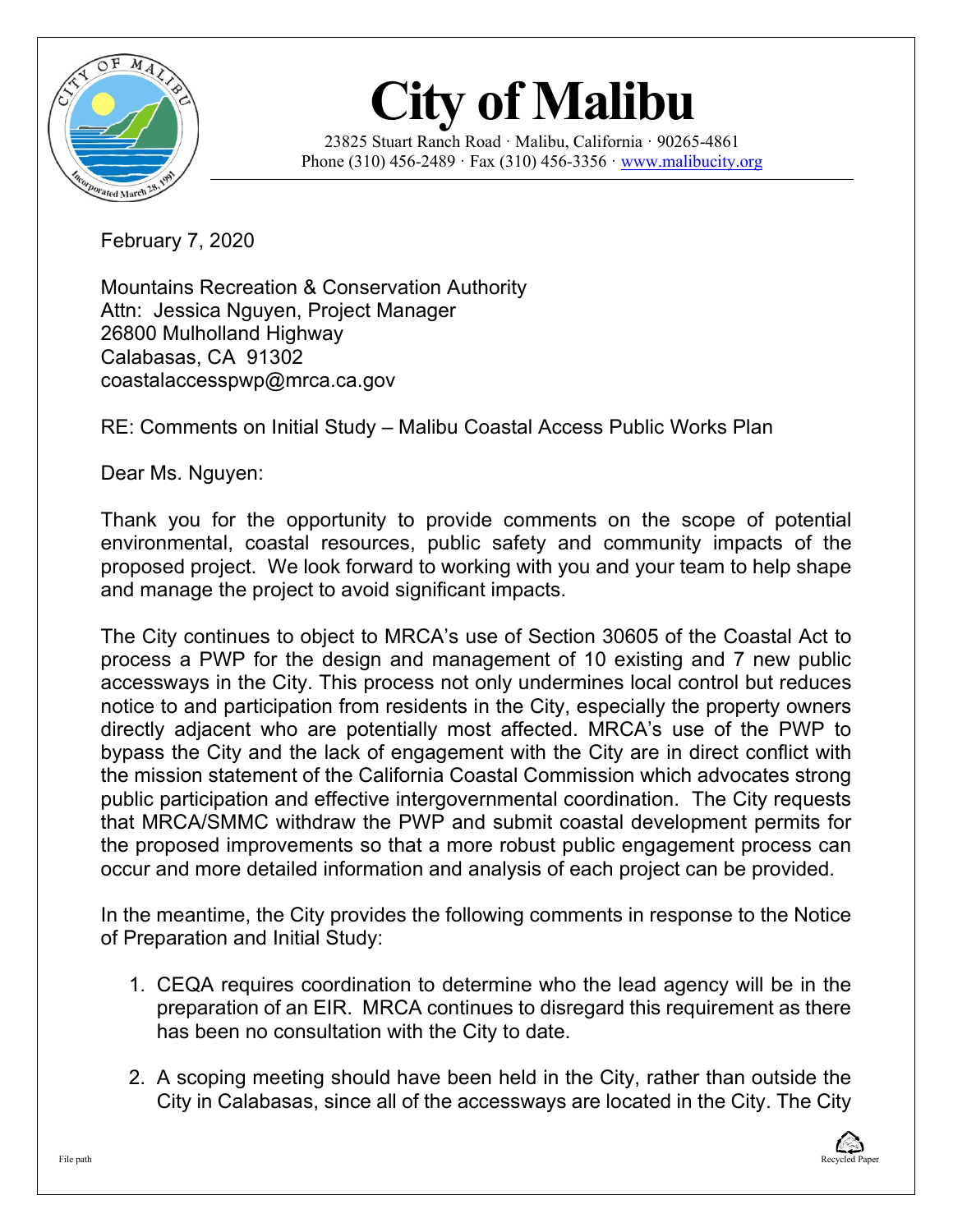has repeatedly asked MRCA to hold public meetings that affect the residents of Malibu in the City. There are sufficient locations in the City including City Hall. Holding the scoping meeting outside the City limits the ability of Malibu residents, especially those that will be most impacted by the project, to attend. For this reason, a revised Notice of Preparation should be issued with the scoping meeting held in Malibu.

- 3. The Initial Study was insufficiently detailed to allow the City and the public to have a full understanding of the proposed improvements. At a minimum, preliminary site plans and elevations should be provided. Generally, it is difficult for the public to understand the full impact of a project without some visual representation of the project. While this is true for each site, it is especially important for D5, D6 and D7 Escondido Beach accessways in which the terrain consists of steep canyons, stream crossings and dramatically rising and falling elevation profiles of some of the accessways, and D4, where a new seawall is proposed. For this reason, a revised Notice of Preparation should be issued which includes preliminary site plans and elevations for all sites. Under a coastal development permit review process, detailed plans and studies would be required as part of the Local Coastal Program (LCP) consistency review, allowing the City to evaluate conformance and for the public to be fully informed.
- 4. The Initial Study does not provide information on how CDPs pending with the City, such as the ones for M10 (Lechuza Beach) and M3, will be handled in light of the PWP. Does MRCA intend to complete the CDP processing for the pending CDPs?
- 5. The EIR should describe current baseline conditions for staffing and management at existing open accessways and provide an analysis and comparison with the proposed management plan including the new accessways. This information should include the number of staff and number/frequency of maintenance visits that are currently being performed during the peak seasons and non-peak seasons and specifics about what changes, if any, are proposed to properly manage the new accessways. The IS provides no minimum number of rangers that will be needed to manage the accessways (just maximums "up to…"), so it is difficult to determine whether sufficient staffing and funds are available to properly manage the accessways.

Significant environmental impacts could result from issues like inadequate trash pick-up and litter control, maintenance of portable toilets, and site monitoring of gate locks and after-hours use of accessways. The management plan should address who will monitor and maintain the affected beaches, not just the accessways themselves – for issues such as leftover litter, unleashed

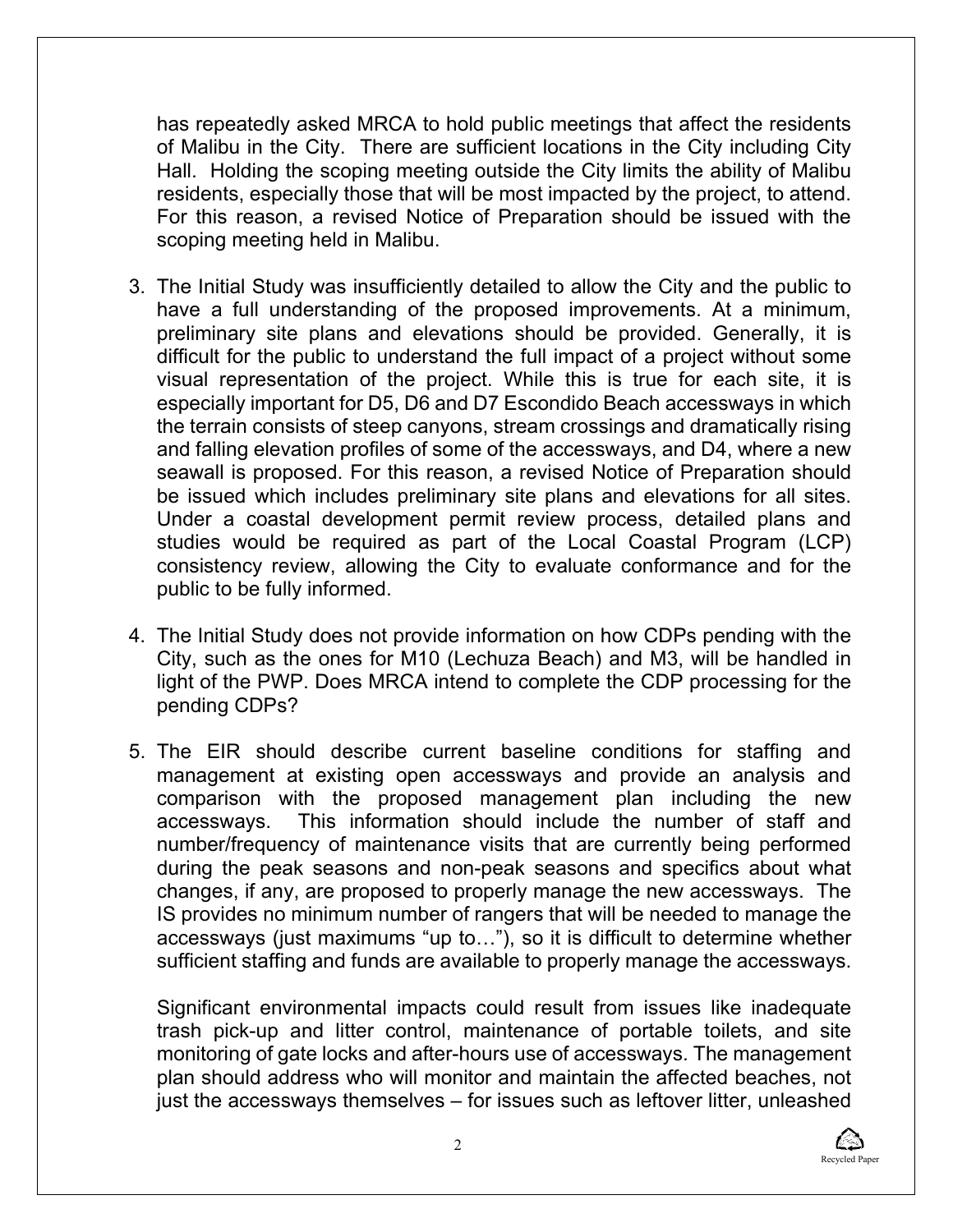dogs and dog waste, alcohol and overnight camping. The potentially significant impacts directly related to the identified management issues that should be studied are adverse impacts to water quality from trash/litter and portable toilet discharges, impacts to sensitive intertidal habitat and wildlife, aesthetic and visual quality impacts from trash/litter, odors from portable toilets and trash cans, and burdens on public services (specifically, Sheriff resources) to respond to calls for service, especially after hours. The EIR should demonstrate what measures will be put in place to ensure adequate management resources are available and less than significant impacts occur.

The management plan should require MRCA to maintain a log of management activities and calls for service for each accessway so that the need for additional staffing and resources can be monitored and adjusted over time and provided for public inspection either at MRCA office or online if requested.

- 6. There is a potential for significant impacts with respect to traffic and public safety associated with proposed parking and street/traffic conditions that must be analyzed. The EIR should include a detailed baseline analysis of existing available parking and street/traffic conditions, including crosswalks and prevailing highway speeds, around each existing and proposed accessway. Most of the accessways in eastern Malibu lack sufficient on-street parking on the ocean side of Pacific Coast Highway (PCH) which will make it difficult and potentially hazardous for the public to visit the sites. In the east end of Malibu, PCH is signed for 45 miles per hour but prevailing speeds typically exceed this. Shoulders are narrow, visibility is limited in places, and there are few crosswalks or signalized intersections. These circumstances are likely to result in sudden dangerous traffic maneuvers as drivers slam on breaks or make Uturns to grab a rare parking space. Parking on the land side of PCH would require the public to run across PCH to reach these accessways.
- 7. The EIR should analyze traffic and safety impacts from members of the public utilizing the Escondido Falls Winding Way parking lot and crossing PCH to access sites D6 and D7.
- 8. Many of the proposed accessways do not line up well with existing Metro bus stops. The EIR should analyze the potential for a significant safety impact to result from an increase in pedestrian foot traffic along PCH shoulders and an increase pedestrian crossing of PCH as people try to reach the new accessways.
- 9. The EIR should analyze and provide mitigation measures for impacts on traffic on PCH during the estimated 3 to 8 months of construction needed for each accessway.

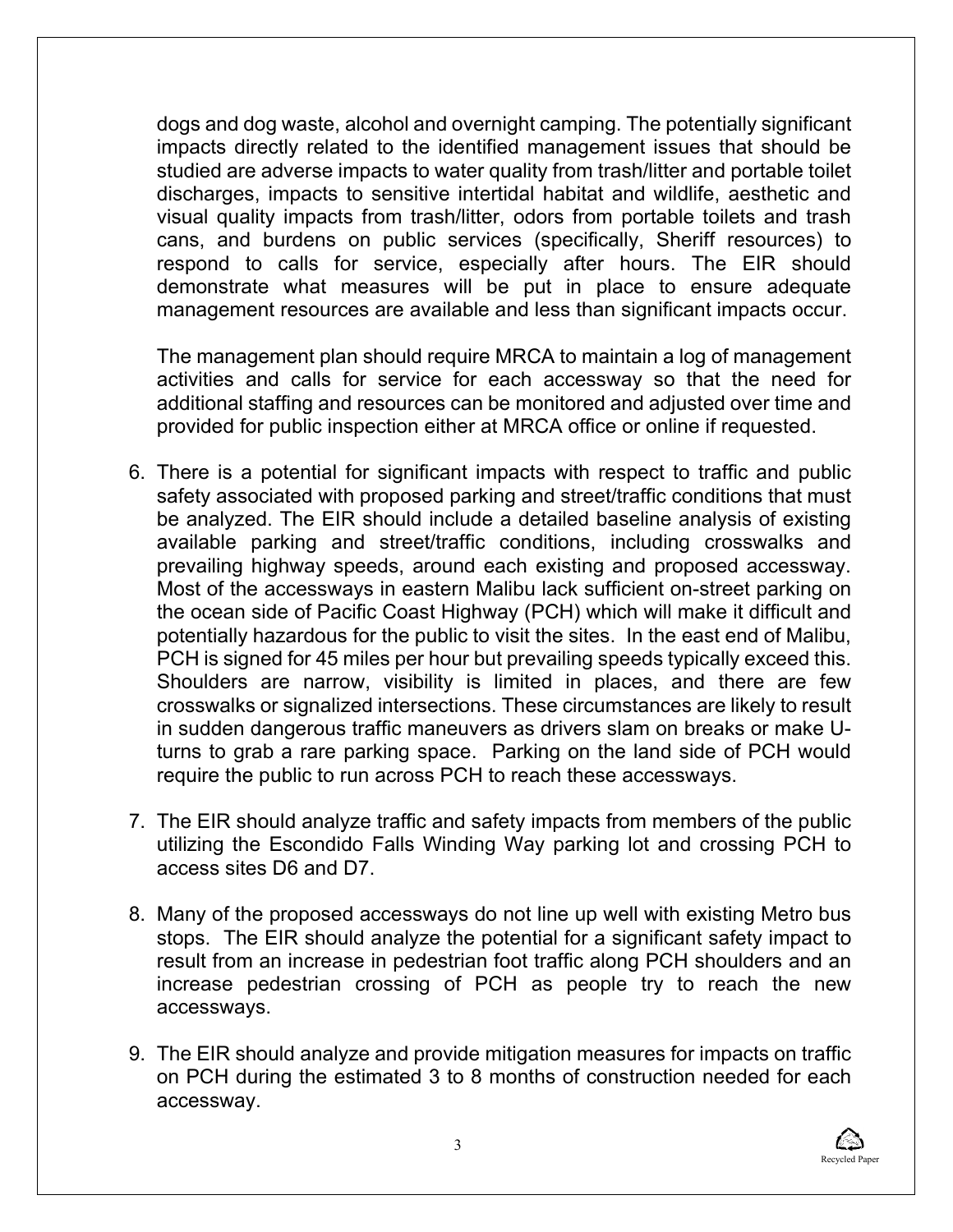- 10. The PWP conflicts with the following LCP policies and standards, causing a potentially significant land use impact:
	- a. Adequate parking for uses:
		- i. minimum of 2 spaces shall be provided for any use or development, regardless of size or scope of the use or development (LIP Section 3.14.3)
		- ii. required parking shall be on the same lot or structure or within 300 feet along a safe and legal pedestrian path (LIP Section 3.14.5)
	- b. State Lands Commission: All new development along the shoreline shall include a determination from the State Lands Commission that addresses the project relative to its impact on the boundary between public tidelands and private property (LIP Section 12.9(G)). *No information has been provided on the location of public tidelands relative to the proposed accessways.*
	- c. Access design:
		- i. Access planning should be coordinated among local and state agencies (LUP Policy 2.9). *Coordination has not occurred.*
		- ii. Public land, including rights-of-way, easements and dedications, shall be used for public recreation or access purposes, where appropriate and consistent with public safety and protection of ESHA (LUP Policy 2.11). *Public safety issues exist in locations with narrow road shoulders due to traffic hazards. New access stairs may not be appropriate and may be unsafe in locations with narrow rocky shorelines where people on the beach could be unable to reach stairways due high tides and waves.*
		- iii. No development shall be permitted on sandy public beach areas, except that lifeguard stations, small visitor serving concessions, trash recycling receptacles and physically challenged access improvements may be permitted when sited and designed to minimize adverse impacts to public access, visual resources, ESHA and marine resources (LUP Policy 2.20). *The proposed access improvements will impact sandy beach areas but do not provide physically challenged access.*
	- d. Sea level rise:
		- i. Siting and design of shoreline development shall take sea level rise into account (LIP Section 10.4A). *Details should be provided to demonstrate how the improvements, including but not limited to access stairs and restrooms, will minimize to the maximum*

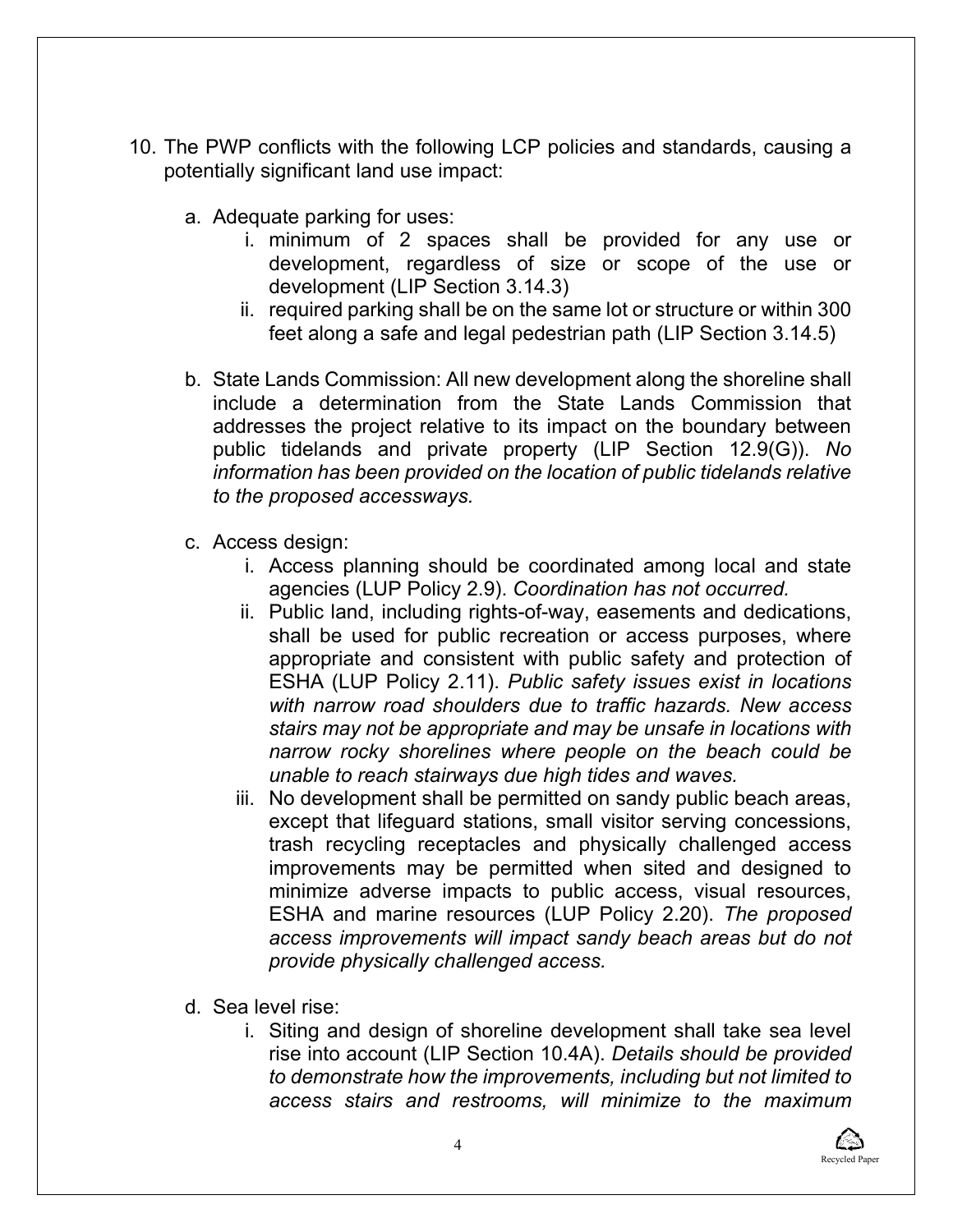*feasible extent feasible hazards from sea level rise and wave run up hazards over the 100 year life of the structures.*

- ii. New development must be sited 10 feet landward of the most landward surveyed mean high tide line (LIP Section 10.4B). *Details should be provided to demonstrate compliance with this requirement.*
- e. Shoreline protection structures:
	- i. All new beachfront development shall be sized, sited and designed to minimize risk from wave run-up, flooding and beach erosion hazards without requiring a shoreline protection structure at any time during the life of the development (LIP Section 10.4H).
	- ii. All new beachfront development shall be required to utilize a foundation system adequate to protect the structure from wave and erosion hazard without necessitating construction of a shoreline protection structure (LIP Section 10.4I).
	- iii. Shoreline protection structures shall not be permitted to protect new development, except when necessary for new septic system protection (LIP Section 10.4K). *The proposed seawall at D4 appears to conflict with all of these standards.*
- 11. The City, along with other nearby jurisdictions, has experienced an influx of long-term parking of RVs and cars along the ocean side of PCH, particularly where accessways and portable restrooms are provided. Long-term parking in several instances has resulted trash accumulation and wastewater dumping that cause significant adverse effects on water quality, the marine environment, as well as public access and view impacts from a lack of parking turnover and large vehicle sizes. These impacts touch the jurisdictions of multiple agencies, including but not limited to, the City, Caltrans, the Regional Water Quality Control Board, Los Angeles County, State Parks, and others, and should be addressed in a collaborative way. The PWP and EIR must acknowledge and analyze these issues and include measures for interagency coordination to address the impacts that balance environmental protection, public access and the needs of those experiencing homelessness.
- 12. In addition to locking access gates at night, all restrooms should be locked at night. For site D7, both the parking lot and restrooms should be locked. Nighttime noise and potential safety impacts from unlocked restrooms at each site where restrooms are proposed must be addressed in the EIR.
- 13. All signage at accessways should include information to inform visitors about hazards of changing tide conditions and wave action in order to minimize safety hazards.